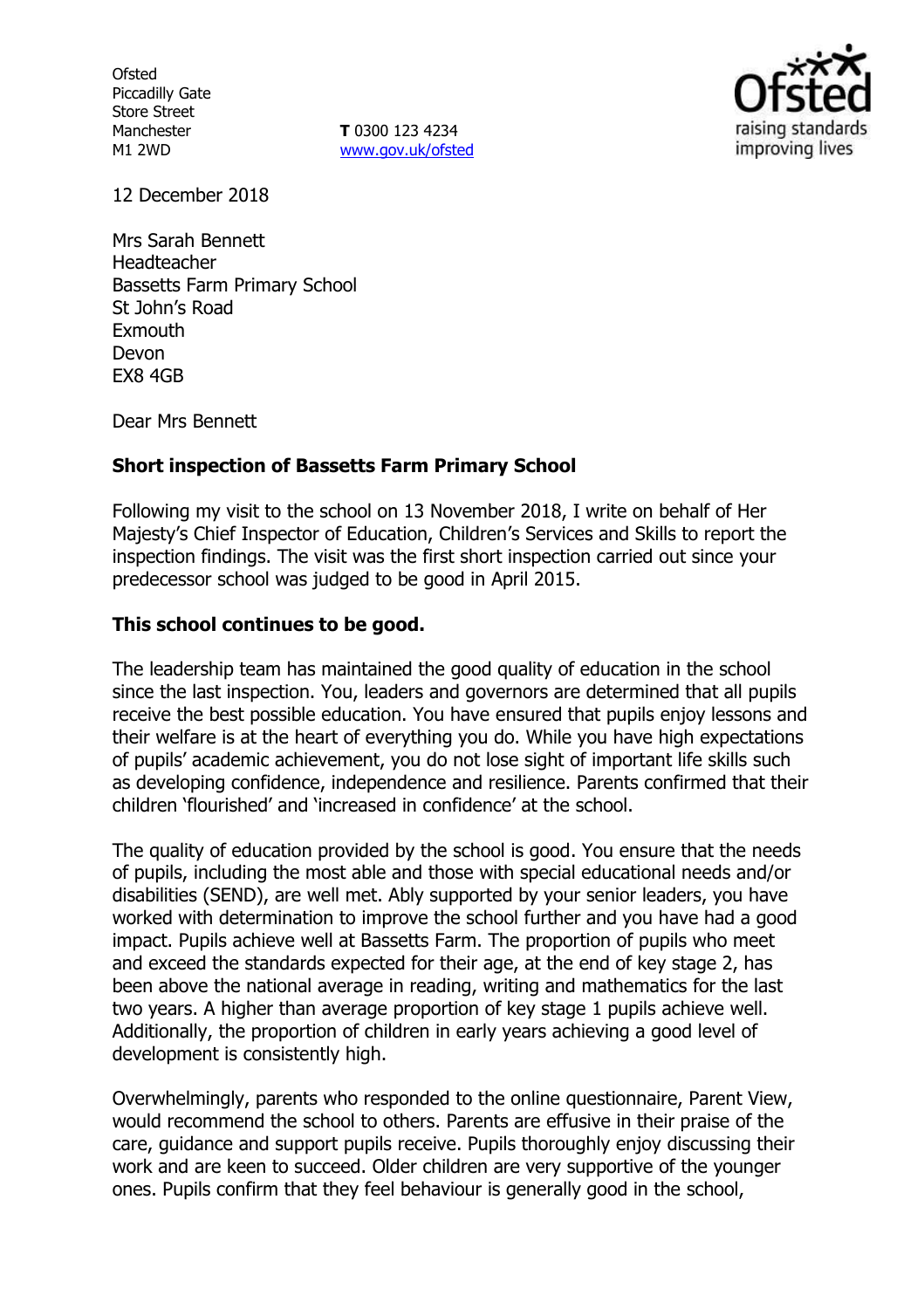

although a few say lessons are occasionally 'a bit noisy and we can't concentrate on our work'.

You have an accurate and realistic understanding of the school's current performance. Your plans clearly set out what needs to improve further, with specific and measurable targets. For example, you have taken effective action to tackle the areas for improvement identified at the previous inspection. You have concentrated on the quality of writing in the school, enabling pupils in key stage 1 to write at length in different subjects. There has also been a committed focus on using language and vocabulary more effectively across all key stages. This has resulted in pupils in key stage 2 improving their writing through the use of adventurous vocabulary, which is increasing the proportions achieving well by the end of Year 6.

You and other leaders know that there are some key areas that must remain a focus for improvement. In particular, the middle-ability pupils are not achieving as well as they should as they do not always understand what they have to do in lessons. You and your senior leaders are taking action to support teachers to teach more effectively in order to increase understanding and further develop the skills of these pupils. You are also ensuring that the achievement of disadvantaged pupils and those who have SEN and/or disabilities improves in line with other pupils in the school. Leaders have more recently introduced strategies to ensure that work in lessons is not too easy or difficult. You have had some success in this aspect of your work. However, this remains a continuing focus for the school.

## **Safeguarding is effective.**

There is a strong culture of safeguarding because you, your staff and your governors give the safety of pupils a high priority. Staff and governor training is comprehensive, up to date and in line with current legislation. Staff vetting checks meet requirements and the single central record is meticulously kept. The governor responsible for safeguarding frequently checks that the school's single central record is maintained accurately.

Safeguarding records are of a very high quality. Systems for referring concerns about pupils are stringent and you monitor high-priority cases frequently. You also regularly monitor staff concerns noted on the system and refer individuals for further training if you feel that they need further guidance and support in identifying risks to pupils. The electronic system ensures that external agencies have clear and concise details of the needs of families. As a result, all members of the school community are cared for and valued.

Pupils attend regularly and are seldom late for school. Events such as 'Bikeability' and internet safety training ensure that pupils are well prepared to face risk in society. Pupils said that they feel safe and enjoy coming to school, bullying is rare and behaviour is generally good. They understood, and were sensitive to the fact, that sometimes pupils with additional needs could not always manage their behaviour well.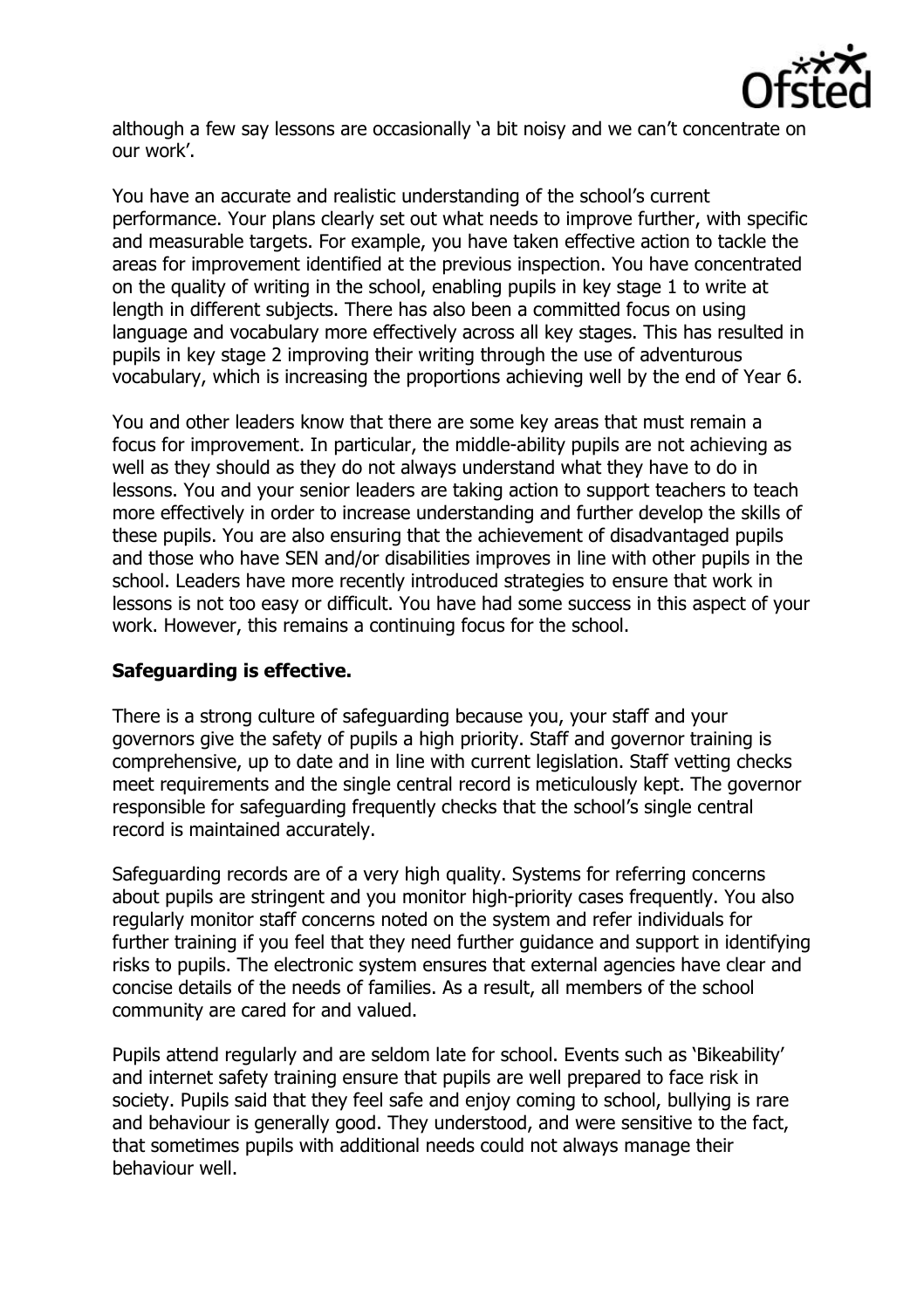

# **Inspection findings**

- At the beginning of this inspection, we agreed on the lines of enguiry to consider during the day. These were: what leaders have done to increase pupils' achievement in writing in early years and key stage 1; how leaders support the level of challenge in teaching, particularly for disadvantaged pupils and those with SEN; and to what extent leaders' actions are improving outcomes for middle-attaining pupils.
- Teachers have high expectations of pupils and teach challenging phonics lessons as soon as children enter school. There is early identification of children who have speech and language difficulties and individual support is immediately put in place for these children. There are many opportunities for children to produce different types of writing as they move through key stage 1. Leaders place a focus on writing for a purpose, developing a wide vocabulary and correct punctuation and spelling.
- Pupils are encouraged to self-edit their work, correcting mistakes as they re-read the text. Leaders monitor the quality of writing regularly in order to support improvements. This has resulted in a greater proportion of pupils achieving highly in key stage 1 in 2018.
- **From their starting points, children are given a high level of challenge through a** wide range of experiences, both indoors and outdoors. Those pupils with SEND are well supported pastorally. Social, emotional and physical barriers to learning are identified and a wide range of carefully planned interventions are put in place. These include using side rooms as quiet places for group work and for anxious pupils to settle, and the outdoor gym for physical development activities.
- Both disadvantaged pupils and those with additional needs are taught in environments where they can thrive, by caring adults sensitive to their individual needs. As a result of these interventions, which include reading, phonics and writing catch–up programmes, the gap in achievement between them and their peers is narrowing. The school works closely with parents, who value the school's sensitivity to their child's needs highly, to ensure that pupils' learning is supported at home. The school is continuing to focus on improving further the progress of these groups.
- $\blacksquare$  Pupils whose starting points are low when they enter the school make good progress, which is evident in their books. Teachers use literacy and numeracy 'learning walls' effectively in the classroom to prompt pupils' learning. They help pupils remember what they have to do to solve mathematical problems or write in a grammatically correct style. Work themes are designed to engage and interest all pupils in whole-school topics. Teachers have high aspirations for all pupils. Middle-attaining pupils are identified as early as possible in order to set work that helps them to make better progress as they move through the school. Governors know that this group of pupils is a focus for school improvement and challenge you on their achievement. Homework is set to consolidate what pupils have learned in lessons and involve family members in active and thoughtprovoking activities, such as making a hedgehog house.
- You target middle-attaining pupils when monitoring writing standards, for